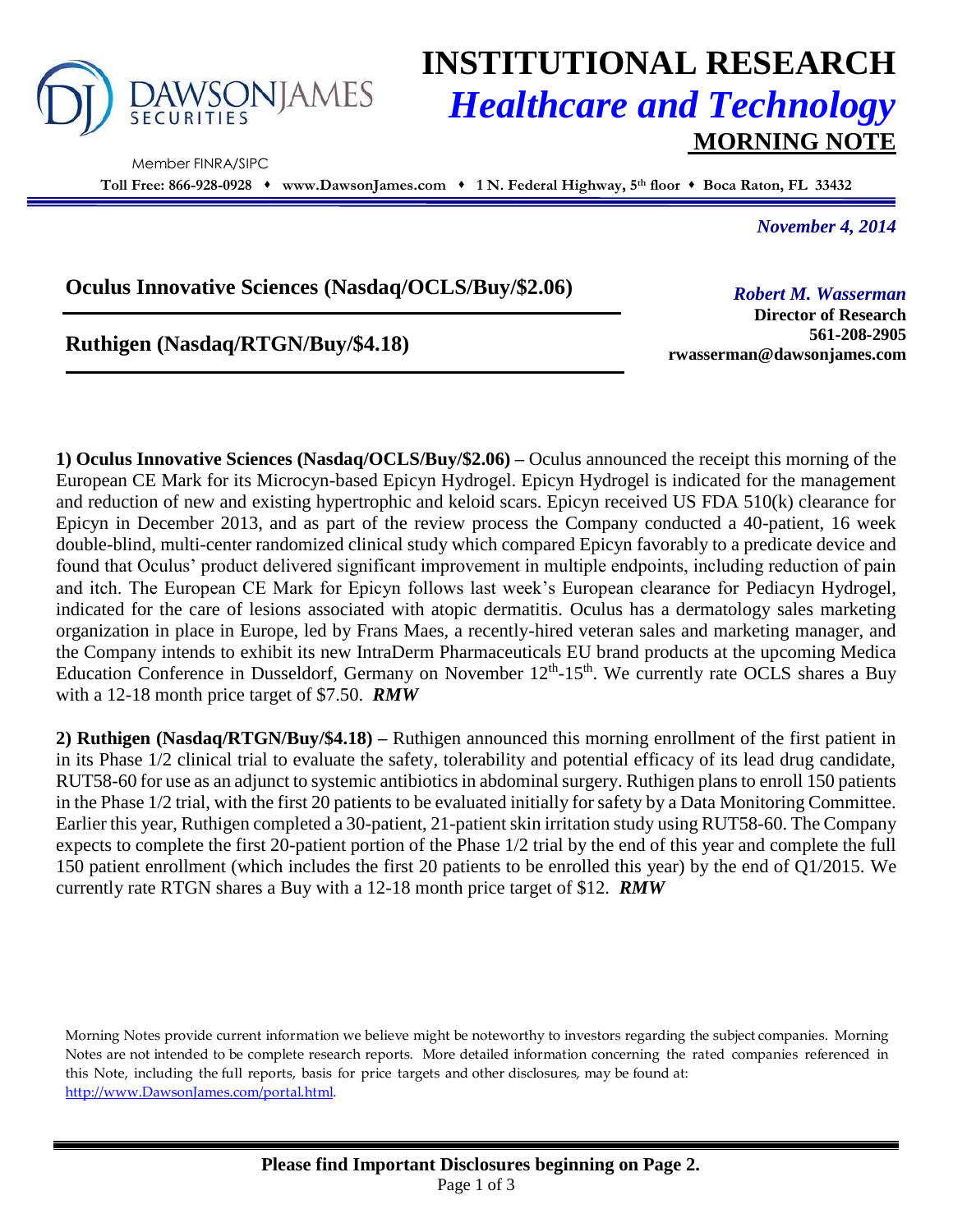

#### **Important Disclosures:**

Dawson James Securities, Inc. (the "Firm") is a member of the Financial Industry Regulatory Authority ("FINRA") and the Securities Investor Protection Corporation ("SIPC").

The Firm does not make a market in the securities of the profiled company. The Firm has received investment banking compensation from the company (s) profiled in this report (OCLS and RTGN) and may seek compensation for investment banking services in the future from the profiled company (s). The Firm has not received other compensation from the profiled company(s) in the last 12 months.

Neither the research analyst(s) whose name appears on this report nor any member of his (their) household is an officer, director or advisory board member of these companies. The Firm and/or its directors and employees may own securities of the company(s) in this report and may increase or decrease holdings in the future. As of October 30, 2014, the firm as a whole did not beneficially own 1% or more of any class of common equity securities of the subject company (s) of this report (OCLS and RTGN). The Firm, its officers, directors, analysts or employees may effect transactions in and have long or short positions in the securities (or options or warrants related to those securities) of the companies subject to this report. The Firm may effect transactions as principal or agent in those securities.

Analysts receive no direct compensation in connection with the Firm's investment banking business. All Firm employees, including the analyst(s) responsible for preparing this report, may be eligible to receive non-product or service specific monetary bonus compensation that is based upon various factors, including total revenues of the Firm and its affiliates as well as a portion of the proceeds from a broad pool of investment vehicles consisting of components of the compensation generated by investment banking activities, including but not limited to shares of stock and/or warrants, which may or may not include the securities referenced in this report.

Although the statements in this report have been obtained from and are based upon recognized statistical services, issuer reports or communications, or other sources that the Firm believes to be reliable, we cannot guarantee their accuracy. All opinions and estimates included in this report constitute the analyst's judgment as of the date of this report and are subject to change without notice.

The securities of the company discussed in this report may be unsuitable for investors depending on their specific investment objectives and financial position. This report is offered for informational purposes only, and does not constitute an offer or solicitation to buy or sell any securities discussed herein in any jurisdiction where such would be prohibited. Additional information is available upon request.

#### **Ratings Definitions:**

- 1) **Buy**: the analyst believes the price of the stock will appreciate and produce a total return of at least 20% over the next 12-18 months;
- 2) **Neutra**l: the analyst believes the price of the stock is fairly valued for the next 12-18 months;
- 3) **Sel**l: the analyst believes the price of the stock will decline by at least 20% over the next 12-18 months and should be sold.

The following chart reflects the range of current research report ratings for all companies followed by the analysts of the Firm. The chart also reflects the research report ratings relating to those companies for which the Firm has performed investment banking services.